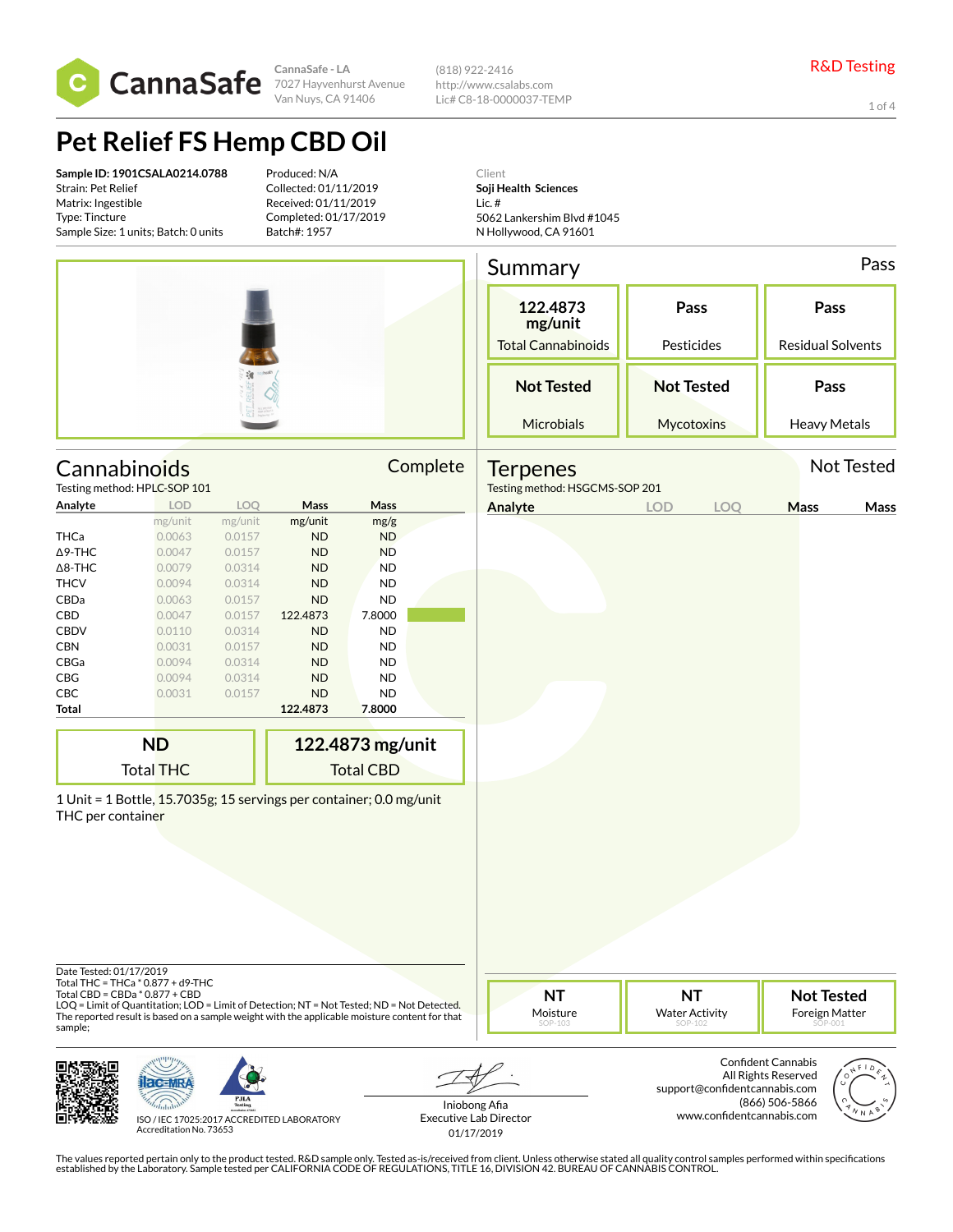

(818) 922-2416 http://www.csalabs.com Lic# C8-18-0000037-TEMP

2 of 4

Pass

## **Pet Relief FS Hemp CBD Oil**

| Produced: N/A         |
|-----------------------|
| Collected: 01/11/2019 |
| Received: 01/11/2019  |
| Completed: 01/17/2019 |
| Batch#: 1957          |
|                       |

Client **Soji Health Sciences** Lic. # 5062 Lankershim Blvd #1045 N Hollywood, CA 91601

#### Pesticides

Test Method: LCMS & GCMS-SOP 301

| Analyte             | <b>LOD</b> | <b>LOO</b> | Limit     | <b>Mass</b> | <b>Status</b> | Analyte                   | <b>LOD</b> | LOO       | Limit     | Mass      | <b>Status</b> |
|---------------------|------------|------------|-----------|-------------|---------------|---------------------------|------------|-----------|-----------|-----------|---------------|
|                     | $\mu$ g/g  | $\mu$ g/g  | $\mu$ g/g | $\mu$ g/g   |               |                           | $\mu$ g/g  | $\mu$ g/g | $\mu$ g/g | $\mu$ g/g |               |
| Abamectin           | 0.005      | 0.1        | 0.3       | <b>ND</b>   | Pass          | Fludioxonil               | 0.001      | 0.1       | 30.0      | <b>ND</b> | Pass          |
| Acephate            | 0.000      | 0.1        | 5.0       | <b>ND</b>   | Pass          | Hexythiazox               | 0.000      | 0.1       | 2.0       | <b>ND</b> | Pass          |
| Acequinocyl         | 0.000      | 0.1        | 4.0       | <b>ND</b>   | Pass          | Imazalil                  | 0.100      | 0.3       | 0.1       | <b>ND</b> | Pass          |
| Acetamiprid         | 0.000      | 0.1        | 5.0       | <b>ND</b>   | Pass          | Imidacloprid              | 0.001      | 0.1       | 3.0       | <b>ND</b> | Pass          |
| Aldicarb            | 0.100      | 0.3        | 0.1       | <b>ND</b>   | Pass          | Kresoxim Methyl           | 0.003      | 0.1       | 1.0       | <b>ND</b> | Pass          |
| Azoxystrobin        | 0.000      | 0.1        | 40.0      | <b>ND</b>   | Pass          | Malathion                 | 0.001      | 0.1       | 5.0       | <b>ND</b> | Pass          |
| <b>Bifenazate</b>   | 0.000      | 0.1        | 5.0       | <b>ND</b>   | Pass          | Metalaxyl                 | 0.001      | 0.1       | 15.0      | <b>ND</b> | Pass          |
| <b>Bifenthrin</b>   | 0.000      | 0.1        | 0.5       | <b>ND</b>   | Pass          | Methiocarb                | 0.100      | 0.3       | 0.1       | <b>ND</b> | Pass          |
| <b>Boscalid</b>     | 0.001      | 0.1        | 10.0      | <b>ND</b>   | Pass          | Methomyl                  | 0.001      | 0.1       | 0.1       | <b>ND</b> | Pass          |
| Captan              | 0.001      | 0.1        | 5.0       | <b>ND</b>   | Pass          | <b>Methyl Parathion</b>   | 0.100      | 0.3       | 0.1       | <b>ND</b> | Pass          |
| Carbaryl            | 0.001      | 0.1        | 0.5       | <b>ND</b>   | Pass          | Mevinphos                 | 0.100      | 0.1       | 0.1       | <b>ND</b> | Pass          |
| Carbofuran          | 0.100      | 0.3        | 0.1       | <b>ND</b>   | Pass          | Myclobutanil              | 0.004      | 0.1       | 9.0       | <b>ND</b> | Pass          |
| Chlorantraniliprole | 0.001      | 0.1        | 40.0      | <b>ND</b>   | Pass          | Naled                     | 0.004      | 0.1       | 0.5       | <b>ND</b> | Pass          |
| Chlordane           | 0.100      | 0.3        | 0.1       | <b>ND</b>   | Pass          | Oxamyl                    | 0.000      | 0.1       | 0.2       | <b>ND</b> | Pass          |
| Chlorfenapyr        | 0.100      | 0.3        | 0.1       | <b>ND</b>   | Pass          | Paclobutrazol             | 0.100      | 0.3       | 0.1       | <b>ND</b> | Pass          |
| Chlorpyrifos        | 0.100      | 0.3        | 0.1       | <b>ND</b>   | Pass          | Pentachloronitrobenzene   | 0.000      | 0.1       | 0.2       | <b>ND</b> | Pass          |
| Clofentezine        | 0.001      | 0.1        | 0.5       | <b>ND</b>   | Pass          | Permethrin                | 0.001      | 0.1       | 20.0      | <b>ND</b> | Pass          |
| Coumaphos           | 0.100      | 0.3        | 0.1       | <b>ND</b>   | Pass          | Phosmet                   | 0.000      | 0.1       | 0.2       | <b>ND</b> | Pass          |
| Cyfluthrin          | 0.001      | 0.1        | 1.0       | <b>ND</b>   | Pass          | <b>Piperonyl Butoxide</b> | 0.001      | 0.1       | 8.0       | <b>ND</b> | Pass          |
| Cypermethrin        | 0.000      | 0.1        | 1.0       | <b>ND</b>   | Pass          | Prallethrin               | 0.000      | 0.1       | 0.4       | <b>ND</b> | Pass          |
| Daminozide          | 0.100      | 0.3        | 0.1       | <b>ND</b>   | Pass          | Propiconazole             | 0.000      | 0.1       | 20.0      | <b>ND</b> | Pass          |
| <b>DDVP</b>         | 0.100      | 0.3        | 0.1       | <b>ND</b>   | Pass          | Propoxur                  | 0.100      | 0.3       | 0.1       | <b>ND</b> | Pass          |
| Diazinon            | 0.001      | 0.1        | 0.2       | <b>ND</b>   | Pass          | Pyrethrins                | 0.000      | 0.1       | 1.0       | <b>ND</b> | Pass          |
| Dimethoate          | 0.100      | 0.3        | 0.1       | <b>ND</b>   | Pass          | Pyridaben                 | 0.001      | 0.1       | 3.0       | <b>ND</b> | Pass          |
| Dimethomorph        | 0.001      | 0.1        | 20.0      | <b>ND</b>   | Pass          | Spinetoram                | 0.001      | 0.1       | 3.0       | <b>ND</b> | Pass          |
| Ethoprophos         | 0.100      | 0.3        | 0.1       | <b>ND</b>   | Pass          | Spinosad                  | 0.000      | 0.1       | 3.0       | <b>ND</b> | Pass          |
| Etofenprox          | 0.100      | 0.3        | 0.1       | <b>ND</b>   | Pass          | Spiromesifen              | 0.001      | 0.1       | 12.0      | <b>ND</b> | Pass          |
| Etoxazole           | 0.010      | 0.1        | 1.5       | <b>ND</b>   | Pass          | Spirotetramat             | 0.000      | 0.1       | 13.0      | <b>ND</b> | Pass          |
| Fenhexamid          | 0.001      | 0.1        | 10.0      | <b>ND</b>   | Pass          | Spiroxamine               | 0.100      | 0.3       | 0.1       | <b>ND</b> | Pass          |
| Fenoxycarb          | 0.100      | 0.3        | 0.1       | <b>ND</b>   | Pass          | Tebuconazole              | 0.002      | 0.1       | 2.0       | <b>ND</b> | Pass          |
| Fenpyroximate       | 0.001      | 0.1        | 2.0       | <b>ND</b>   | Pass          | Thiacloprid               | 0.100      | 0.3       | 0.1       | <b>ND</b> | Pass          |
| Fipronil            | 0.100      | 0.3        | 0.1       | <b>ND</b>   | Pass          | Thiamethoxam              | 0.000      | 0.1       | 4.5       | <b>ND</b> | Pass          |
| Flonicamid          | 0.001      | 0.1        | 2.0       | <b>ND</b>   | Pass          | Trifloxystrobin           | 0.001      | 0.1       | 30.0      | <b>ND</b> | Pass          |

Date Tested: 01/15/2019<br>LOQ = Limit of Quantitation; LOD = Limit of Detection; NT = Not Tested; ND = Not Detected.





ISO / IEC 17025:2017 ACCREDITED LABORATORY Accreditation No. 73653

Iniobong Afia Executive Lab Director 01/17/2019

Confident Cannabis All Rights Reserved support@confidentcannabis.com (866) 506-5866 www.confidentcannabis.com

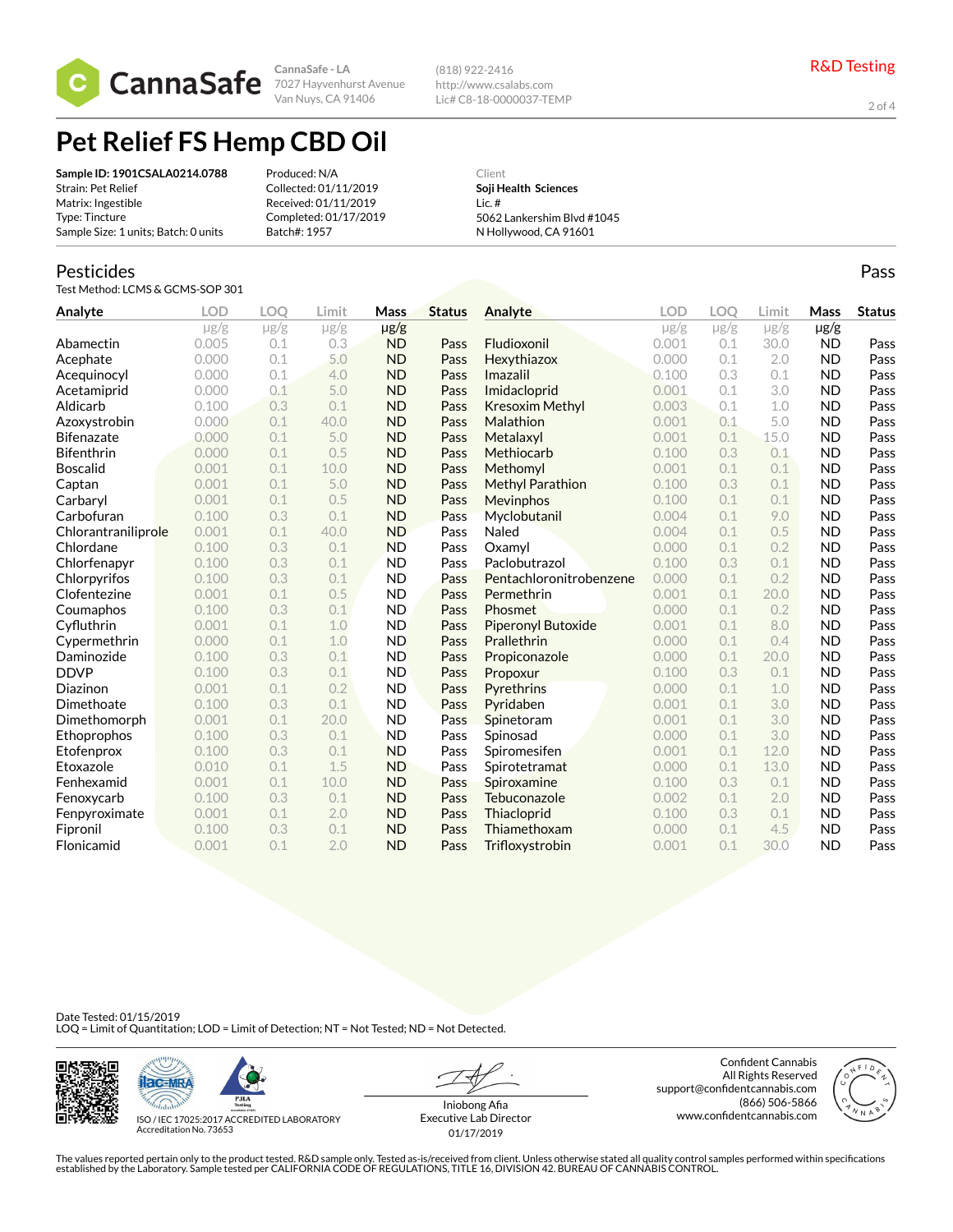

(818) 922-2416 http://www.csalabs.com Lic# C8-18-0000037-TEMP

3 of 4

## **Pet Relief FS Hemp CBD Oil**

| Sample ID: 1901CSALA0214.0788        | Produced: N/A         | Client                     |
|--------------------------------------|-----------------------|----------------------------|
| Strain: Pet Relief                   | Collected: 01/11/2019 | Soji Health Sciences       |
| Matrix: Ingestible                   | Received: 01/11/2019  | $l$ ic $#$                 |
| Type: Tincture                       | Completed: 01/17/2019 | 5062 Lankershim Blvd #1045 |
| Sample Size: 1 units; Batch: 0 units | Batch#: 1957          | N Hollywood, CA 91601      |

#### Heavy Metals Testing method: ICPMS-SOP 501 Pass **Analyte LOD LOQ Limit Mass Status**  $\mu$ g/g  $\mu$ g/g  $\mu$ g/g  $\mu$ g/g  $\mu$ g/g Arsenic 6.0001000 0.010000 1.500000 ND Pass Cadmium 0.001000 0.010000 0.500000 ND Pass **Lead 6.001000 0.010000 0.500000 0.500000 0.019852 Mercury 19 0.001000 0.010000 0.000000 0.00000 ND Pass**

Date Tested: 01/15/2019 LOQ = Limit of Quantitation; LOD = Limit of Detection; NT = Not Tested; ND = Not Detected.





ISO / IEC 17025:2017 ACCREDITED LABORATORY Accreditation No. 73653

Iniobong Afia Executive Lab Director 01/17/2019

Confident Cannabis All Rights Reserved support@confidentcannabis.com (866) 506-5866 www.confidentcannabis.com